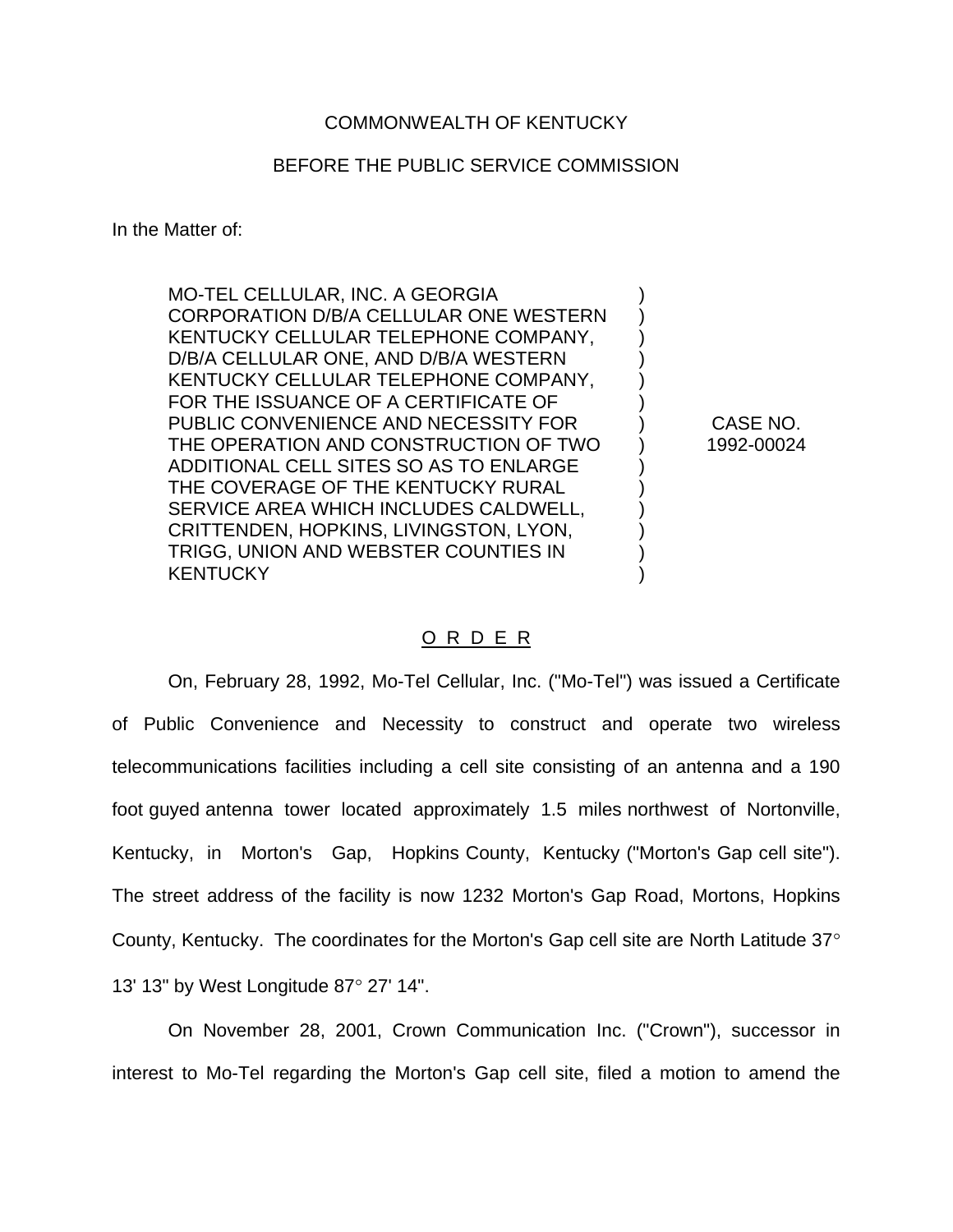Certificate of Public Convenience and Necessity issued in this case. On December 26, 2001, Crown filed supplemental information. Based on the application, Crown proposes to augment the existing tower by increasing the structure s height an additional 55 feet to a total height of 245 feet above ground level, including all appurtenances. The proposed augmentation will facilitate the collocation of additional wireless service providers in the area and is necessary to support adequate utility service.

The increased height will require Federal Aviation Administration ("FAA") and Kentucky Airport Zoning Commission ("KAZC") approvals and recommended lighting. Accordingly, the proposed augmentation may not be treated as a notice filing pursuant to 807 KAR 5:063, Section 6.

Crown has filed applications with the FAA and KAZC seeking approval for the construction and operation of the proposed facility. Both agencies have approved the proposed construction with FAA recommended lighting requirements.

Crown has provided information regarding the structure of the tower, safety measures, and antenna design criteria for the proposed augmentation. Based upon the application, the design of the tower, as augmented, and foundation conforms to applicable nationally recognized building standards, and the plans have been certified by a Licensed Professional Engineer.

Crown has notified the Hopkins County Joint Planning Commission ("Planning Commission") of the proposed augmentation. Crown has filed evidence of the Planning Commission's support for the proposed augmentation. In addition, Crown has filed evidence of having given the appropriate notices provided pursuant to 807 KAR 5:063.

-2-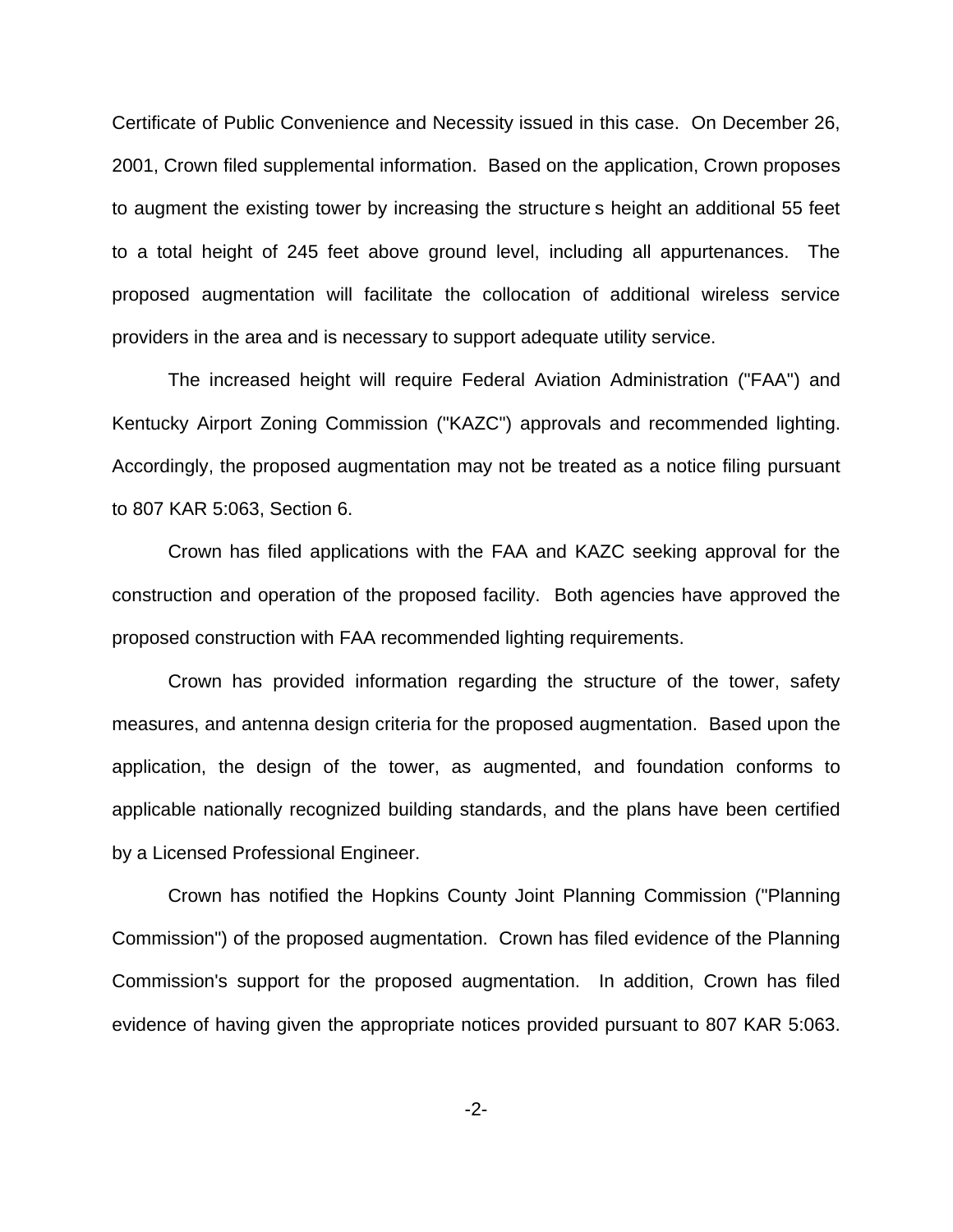The notices solicited any comments and informed the recipients of their right to request intervention. To date, no comments have been filed.

The Commission, having considered the evidence of record and being otherwise sufficiently advised, finds that Crown has demonstrated that the proposed augmentation is necessary to provide adequate utility service. Therefore, the motion to amend the original Certificate of Public Convenience and Necessity to construct issued on February 28, 1992, in this case should be granted.

Pursuant to KRS 278.280, the Commission is required to determine proper practices to be observed when it finds, upon complaint or on its own motion, that the facilities of any utility subject to its jurisdiction are unreasonable, unsafe, improper, or insufficient. To assist the Commission in its efforts to comply with this mandate, Crown should notify the Commission if it does not use this antenna tower to provide service in the manner set out in its application and this Order. Upon receipt of such notice, the Commission may, on its own motion, institute proceedings to consider the proper practices, including removal of the unused antenna tower, which should be observed by Crown.

## IT IS THEREFORE ORDERED that:

1. Crown's Motion to Amend the Certificate of Public Convenience and Necessity and to augment the construction of the existing structure located at 1232 Morton's Gap Road, Mortons, Hopkins County, Kentucky, is granted. The coordinates for the Morton's Gap cell site are North Latitude 37∞ 13' 13" by West Longitude 87∞ 27' 14". After augmentation, the height of the tower shall not exceed 245 feet, including all appurtenances.

-3-